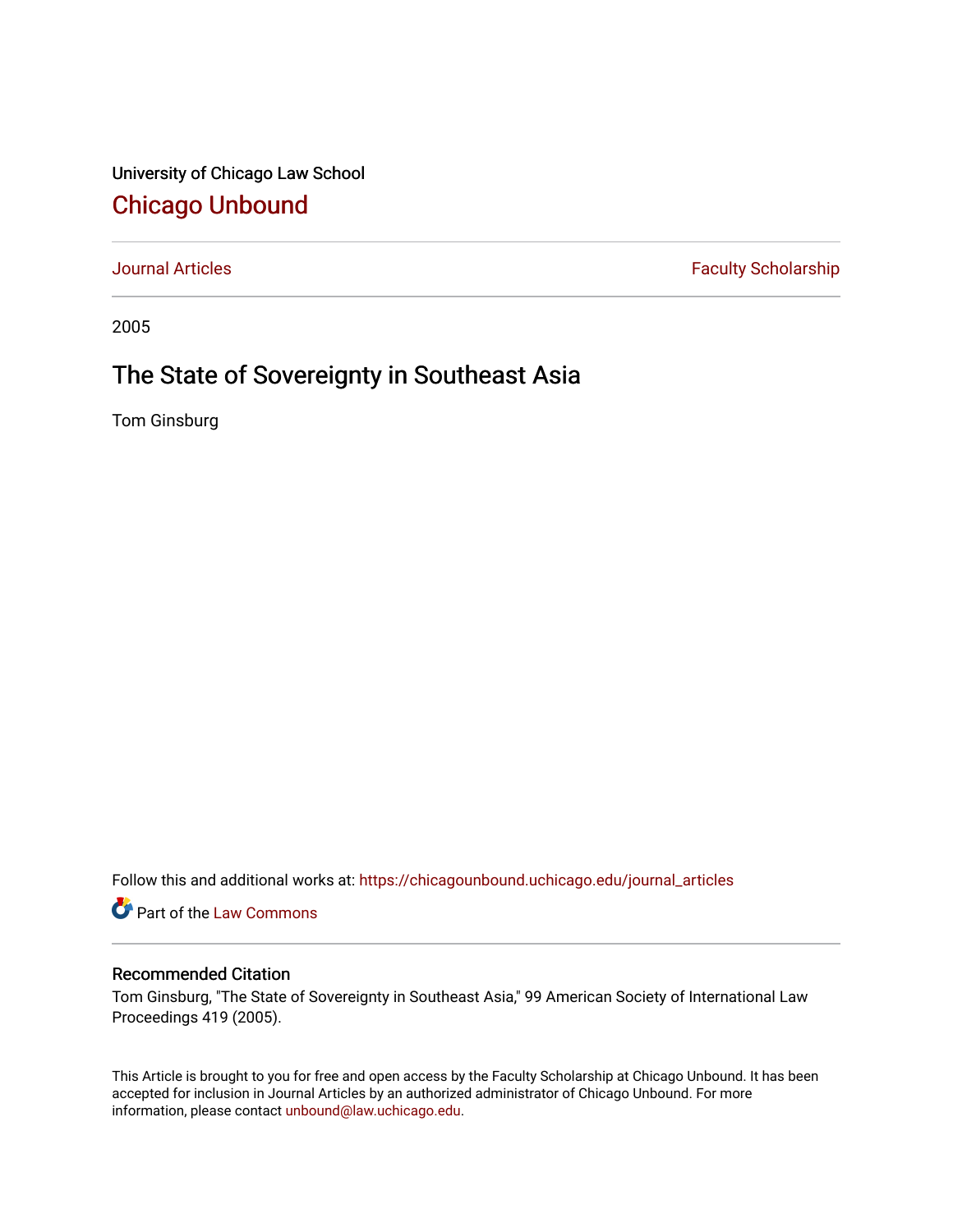This should be supplemented by providing forums and institutions that work to ensure the protection and promotion of the right to corruption-free governance. Access to justice remains a priority for the enforcement of this right. The judiciary and other institutions should develop mechanisms so that access to victims of corruption is available and remedial measures are quick and effective in fulfilling their rights. Second, institutions that are already working in the field of anticorruption need to be duly empowered so that political interference or other forms of vested interests do not creep into the system and affect anticorruption work. For this to happen, transparency, institutional autonomy, and functional independence of the anticorruption institutions become mandatory. This inevitably means that there has to be political will at the highest level of the government so that anticorruption becomes an important policy of the government in securing genuine popular sovereignty.

#### CORRUPTION IMPEDES DEVELOPMENT **AND** UNDERMINES THE GOVERNANCE STRUCTURE

Corruption has enormous negative consequences for development. The development of states to a large measure depends upon the economic policies and social consequences of these policies. Corruption affects both these aspects in a number of ways. It affects economic growth, discourages foreign investment, diverts resources for infrastructure development, health and other public services, education, and anti-poverty programs. In essence, corruption poses serious challenges for governance, as states cannot achieve the goals of development without ensuring corruption-free governance. The development process ought to be based upon principles of transparency in governance and accountability of the administration. However, due to corruption, there is inefficiency and inequity in resource allocation. The state will not be able to fulfill its mandate in any way; nor is there any scope for achieving social and economic development. In this context, there is a need to formulate integrated governance policies based on human rights and human development. This notion of "developmentalizing rights'<sup> $\frac{7}{1}$ </sup> is extremely relevant for developing countries like India and should be understood by evaluating the effectiveness of rights-based approaches to development and how the "right to development" can be implemented. There is a need to understand the relevance of the right to good governance in the process of institutionalization of human rights. The discussion on good governance should also focus on the effectiveness of anticorruption institutions and how these experiences could be usefully drawn for institutionalizing transparency in governance. Ultimately, good governance is instrumental to securing sovereignty.

#### **THE STATE OF SOVEREIGNTY IN SOUTHEAST** AsIA

## *by Tom Ginsburg\**

Diversity is the first word mentioned in any discussion of Southeast Asia. As a region, Southeast Asia includes giant Indonesia and tiny East Timor, the rich microstates of Brunei and Singapore and impoverished Cambodia, the predominately Christian Philippines and Theravada Buddhist Thailand. Internally, each state in the region is multiethnic and multilingual. **All** of this diversity has led some to question whether it makes sense to speak of Southeast Asia at all.

**<sup>7</sup>** See **C.** Raj Kumar, Institutionalisation of Human Rights in Asia: Developmentalizing Rights to Promote Good Governance, **12 AsIA PAC.** L. REv. 143 (2004). **\*** Professor, College of Law, University of Illinois.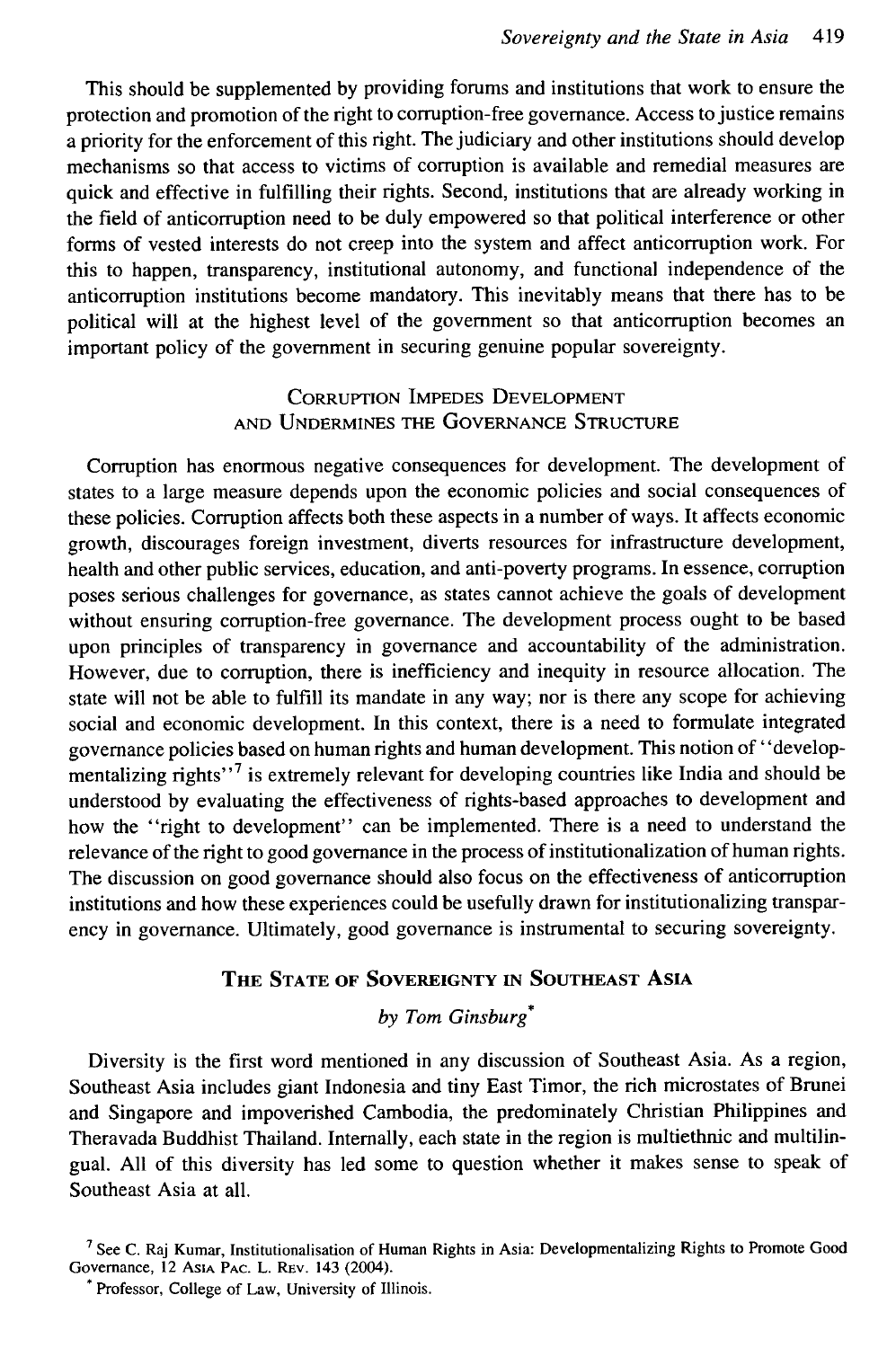In the face of this diversity, what binds the region together is the Association of Southeast Asian Nations (ASEAN). Founded in 1967, ASEAN has expanded to include all the major countries in the region and has played an important role in reducing interstate conflict among nations. As a regional organization, ASEAN has been remarkably successful on a number of other fronts.

One of ASEAN' s successes has been the development of a distinctive form of regionalism. Elsewhere in the world, regional organizations are seen as eroding national sovereignty. However, ASEAN has played a role in *reinforcing* sovereignty, understood in the classic sense of the UN Charter. ASEAN's sovereignty-reinforcing regionalism, which has strengthened rather than weakened national state capacity, has underpinned much of the economic dynamism and political stability in the region.

To understand how ASEAN has played this role, it is necessary to recall that each of the countries in Southeast Asia is a colonial creation, designed around the needs of the metropole. Even Siam, which retained independence, was formed in response to European colonialism and, like the colonial creations, expanded to absorb a hinterland populated by different peoples than those at the core. Thus each of these states in the region is in fact multiethnic, with peripheral areas that extended well beyond easy colonial control.

In the aftermath of independence, each of the Southeast Asian nation-builders was faced with the challenge of establishing and reinforcing central control. This challenge was easier in some places than others, and many of the security issues in the region today can be traced to efforts to consolidate artificial entities along colonial boundaries. The border regions-Mindanao, Aceh, the Burma-Thailand border—have been the source of internal separatism from the outset. As a result, state concerns about security were, primarily, internal rather than external. From the outset, then, ASEAN was an organization of relatively insecure states whose focus was on consolidating the internal aspects of sovereignty rather than external independence.

In managing relations among these states, ASEAN developed a set of norms known as the ASEAN Way, to which many attribute much of the organization's success. The touchstone of the ASEAN Way is noninterference in the internal affairs of the other members. Noninterference is taken to include refraining from public criticism of each other, refusing to provide support or sanctuary to insurgencies against other members, and a commitment to peaceful dispute resolution in interstate conflict. These norms are sometimes attributed to Javanese village practices of consensus and consultation. However, they might just as easily be traced to the UN Charter, with its demands for noninterference and peaceful resolution of disputes. In the Southeast Asian milieu, with the potential for destabilizing internal conflicts, the reinforcement of these general norms on a regional basis by ASEAN has led to the collective legitimization of the states as states, and left them free to focus on internal challenges of state-building.

ASEAN has been a remarkably successful regional organization. Since 1967, there has been no armed conflict among its members. For all their internal differences, the members have been able to join together when faced with external threat, as ASEAN states led an international condemnation of the Vietnamese invasion of Cambodia in 1979, seen to threaten core security interests of ASEAN member Thailand. By discouraging states from supporting cross-border insurgencies against their neighbors, ASEAN has contributed to a stable political environment in the region. This in turn has been one of the key factors facilitating the region's spectacular economic growth, which in turn has further strengthened state capacity. Among all these achievements, perhaps its greatest success has been the creation of a concept of Southeast Asia in the minds of its elites, who meet regularly and form a kind of epistemic community.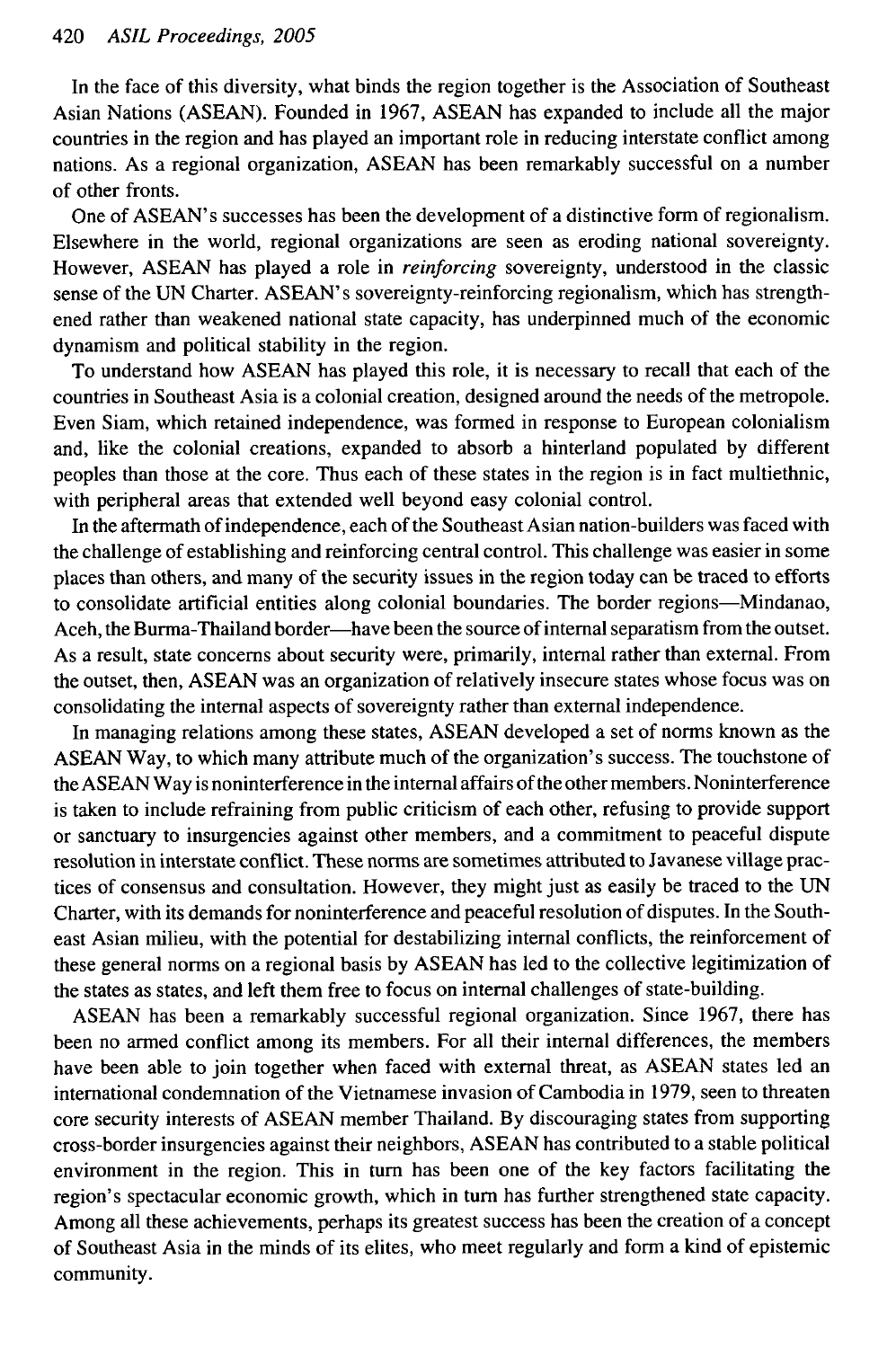The ASEAN Way is also a style of informality. The organization proceeds responsively, and institutionalization has been slow. There have been successes, particularly in the development of security forums including the ASEAN Regional Forum (ARF), which includes twenty-one countries and all major powers; the ASEAN Plus Three, which includes only China, Korea and Japan; and now an ASEAN Plus One dialogues with China. ASEAN's leadership here can be directly attributed to its sovereignty-reinforcing brand of regionalism. The quiet, private, and nonconfrontational style of the meetings and their minimal institutionalization have allowed the forums to expand, for example to include both North and South Korea in the ARF. This style has also allowed ASEAN to expand to include Burma, which the United States would prefer to treat as a pariah because of its human rights record. It should be added that ASEAN has been able to export this style to the broader regional grouping of Asia-Pacific Economic Cooperation, where ASEAN countries play a leading and prominent role.

Having played this sovereignty-reinforcing role so successfully, what of the future? The challenge of terrorism is putting some pressure on the ASEAN Way and the norms of noninterference. The threat of transnational terrorist groups in the region, such as the Jemaa Islamiya, which seeks to establish a transnational Islamic state, has been brought home to the region in painful fashion through bombings in a Bali nightclub in 2002 and in Jakarta in 2004.

The recognition of this challenge has led to an increasingly dense web of agreements. Indonesia, the Philippines, and Malaysia, for example, have concluded an antiterrorism agreement and cooperate in the extradition of criminals. At the same time, when a terrorist group is linked with what are seen as legitimate demands for self-determination, there are limits to interstate cooperation. For example, the series of attacks in early 2004 by terrorist groups in predominately Muslim Southern Thailand provoked a heavy-handed response from the government of Thaksin Shinawatra. This in turn has led to concern among Muslims in Malaysia and Indonesia about the treatment of coreligionists. Malaysia and Indonesia sought to raise the issue in a variety of regional forums, but the Thai government responded by playing the noninterference trump card. This dynamic was a reversal from the 1990s, when Chuan Leekpai's government had sought to relax the norm of noninterference, but Malaysia and Indonesia were among the most vocal proponents of noninterference. Whether bilateral cooperation can be advanced to deal with the situation in Southern Thailand is unclear, but sovereignty claims are commonly advanced and respected.

A related problem to terrorism is piracy in the straits of Malacca. Here the user states, including China, Japan, Korea, and Singapore, wish to develop a better multilateral regime to patrol and combat piracy, and the United States is increasingly engaged. The littoral states of Malaysia and Indonesia are visibly afraid of any routine outside presence. The result has been an agreement with coordinated patrolling by Malaysia, Singapore, and Indonesia but no hot pursuit of pirates across borders. This is a sign that old notions of sovereignty continue to hold sway, impeding potentially beneficial transnational cooperation.

In the economic realm, movement toward an ASEAN Free Trade Area (AFTA) is proceeding on schedule, albeit at a relatively modest pace. There are a relatively large number of transnational border issues in the region, but there have been signs recently of the possibility of pragmatic accommodation when the gains are sufficiently large. For example, tension over the thorny issue of the Spratly Islands has been partly ameliorated by a recent joint exploration agreement among China, Vietnam, and the Philippines. The sovereignty issue has been put on hold for pragmatic reasons.